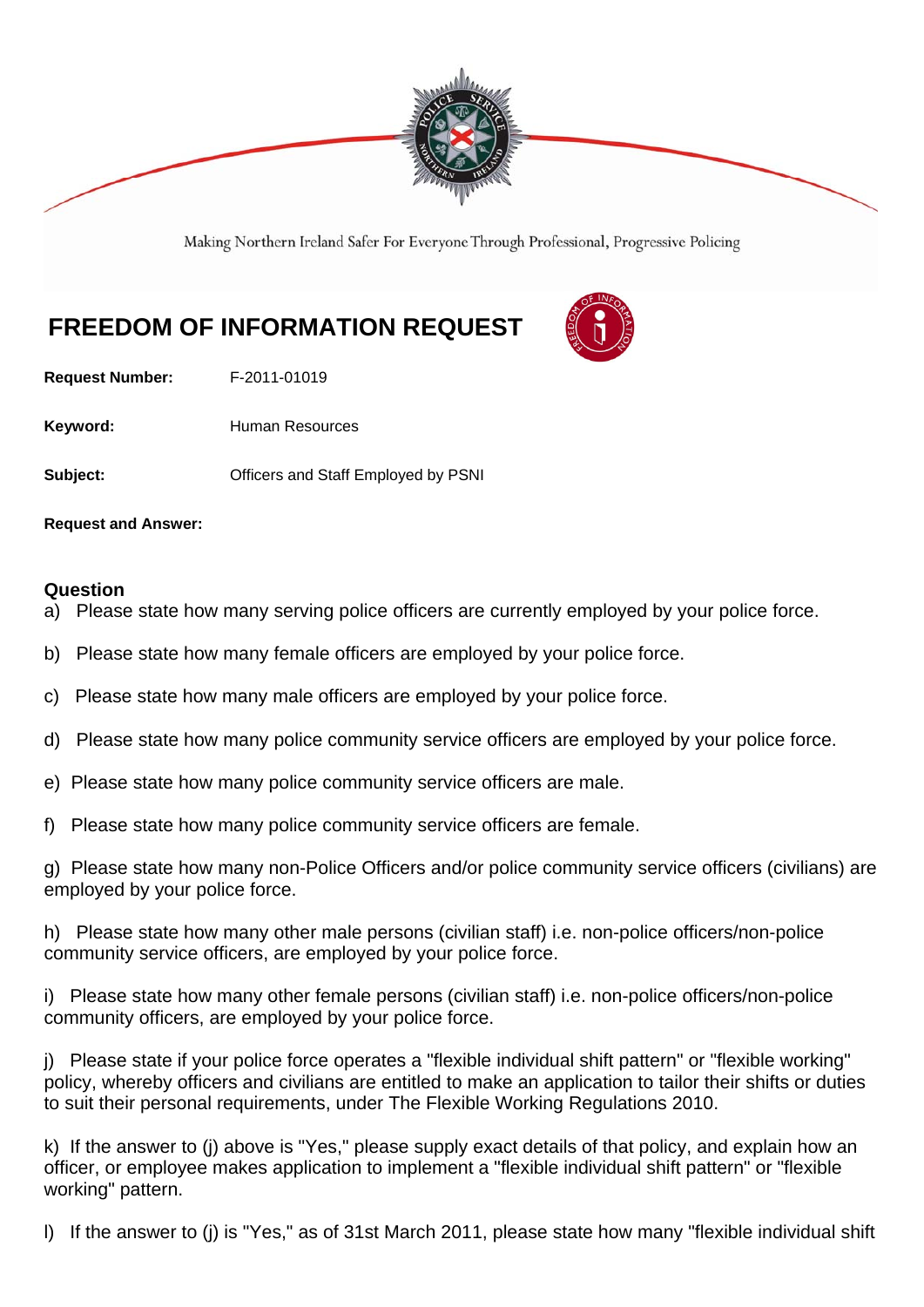patterns" or "flexible working" patterns are operated by your police force.

m) If the answer to (j) is "Yes," please state the date of the first application for a "flexible working" or "flexible individual shift pattern."

n) If the answer to (j) is "Yes," up until 31st March 2011, please state the dates any other applications for "flexible working" or "flexible individual shift pattern" were made.

o) If the answer to (j) is "Yes," please supply details of every application for a "flexible working" or "flexible individual shift pattern". The information supplied should be sufficient for us to understand exact details of the request made in respect of every "flexible working" or "flexible individual shift pattern" application.

p) In addition to the information requested at (o) please indicate against the details of each application whether the application was initially granted or refused.

q) In addition to the information requested at (o) and (p) if the application was refused, please state the reason for refusal.

r) In addition to the information requested at (o) and (p) if the application was refused, please state if the applicant appealed against the refusal.

s) In addition to the information requested at (o) and (p) if the applicant appealed, please detail the result of the appeal and the date the appeal was granted. The information should be sufficient for us to understand why the appeal was refused or granted.

t) When supplying information requested at (o) and (p) please indicate whether the applicant was a police officer, a community service police officer or a civilian employed by Essex Police. If the applicant was a police officer, please state that officer's rank.

u) When supplying information requested at (o) and (p) please state the gender of the applicant.

v) If the answer to (j) is "Yes," please supply details of the appeals procedure an unsuccessful applicant may make against refusal to grant a "flexible working" or "flexible individual shift pattern."

## **Answer**

Section 17(5) of the Freedom of Information Act 2000 requires the Police Service of Northern Ireland (PSNI), when refusing to provide such information (because the cost of compliance exceeds the appropriate limit) to provide you the applicant with a notice which states that fact.

It is estimated that the cost of complying with your request for information would exceed the "appropriate costs limit" under Section 12(1) of the Freedom of Information Act 2000, which is currently set by the Secretary of State at £450 (18 hours).

The information requested in questions L, O, P, Q, R, S, T and U is not held in a central location within PSNI but is held within the eight District Command Units. Each of the Districts were asked to provide time estimates as to how long it would take to retrieve this information from their separate filing systems. A District alone advised that retrieval would require a trawl of individual paper records and would take an estimated 20 hours to retrieve. It is estimated that the total time required for all Districts to locate, retrieve and extract the information requested in this part of your request would take an estimated 67 hours.

In accordance with the Freedom of Information Act 2000, this letter should be considered as a Refusal Notice, and the request has therefore been closed.